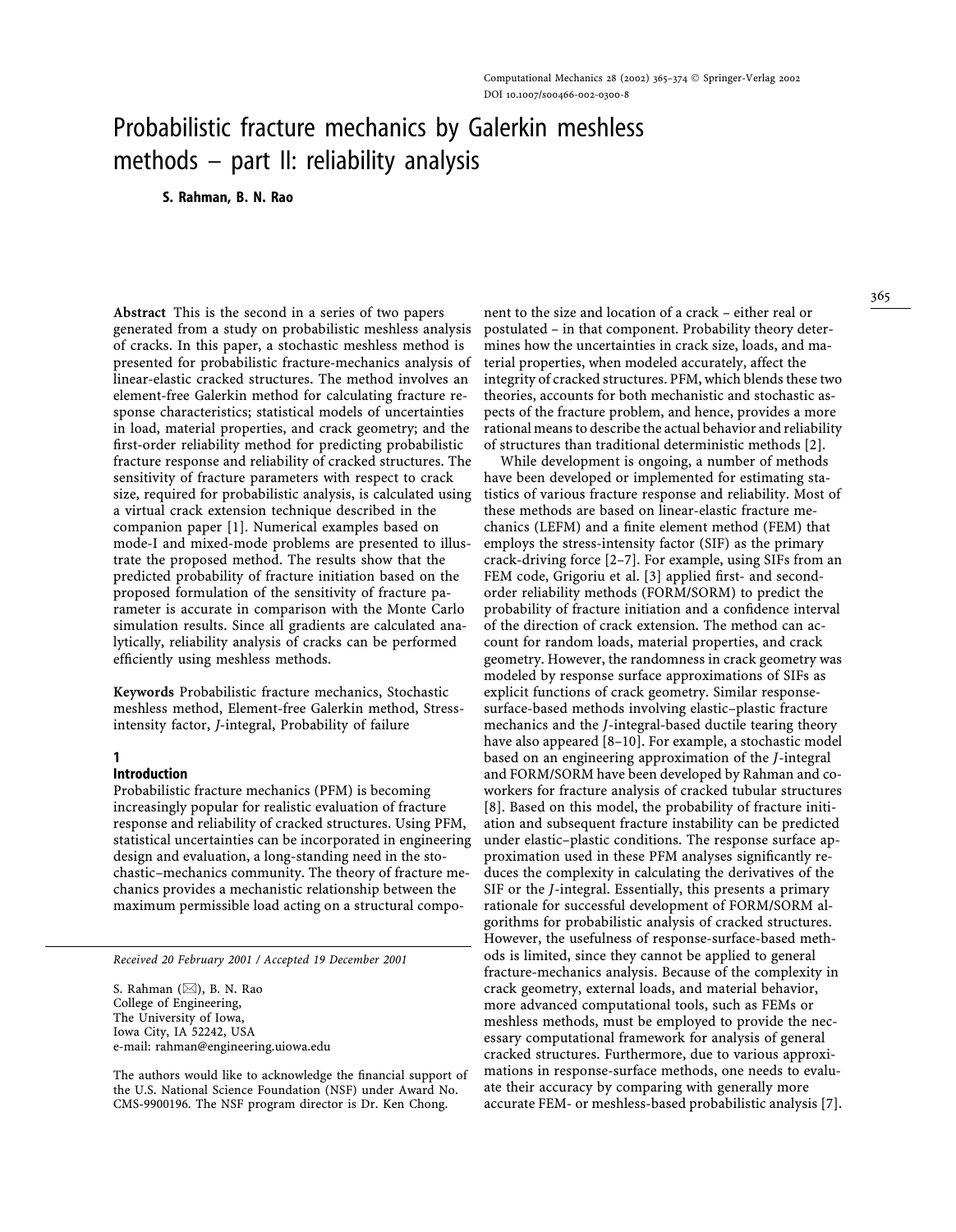366

Although FEM-based methods are well developed, research in probabilistic meshless analysis has not been widespread and is only currently gaining attention. Recently, Rahman and Rao [11, 12] and Rahman and Xu [13] developed stochastic meshless methods to solve linear-elastic problems involving spatially varying random material properties. The methods provide accurate estimates of second-moment characteristics of response and reliability of uncertain structures [11–13]. However, the aforementioned methods do not include fracture-mechanics theory and are, therefore, not applicable to probabilistic analysis of cracks. Hence, there is considerable interest in developing stochastic meshless methods that are capable of treating uncertainties in loads, material properties, and crack geometry and predicting probabilistic fracture response and reliability of cracked structures. To the best knowledge of the authors, no meshless-based PFM methods exist in the current literature.

This paper (Part II) presents a stochastic meshless method for probabilistic fracture-mechanics analysis of linear-elastic cracked structures. The method comprises an element-free Galerkin method as the deterministic kernel to calculate fracture response characteristics; statistical models of uncertainties in load, material properties, and crack geometry; and the first-order reliability method (FORM) to predict probabilistic fracture response and reliability of cracked structures. The sensitivity of fracture parameters with respect to crack size, required for probabilistic analysis, is calculated using a virtual crack extension technique, as described in the companion paper [1]. Numerical examples based on mode-I and mixed-mode loaded cracked structures are presented to illustrate the proposed method.

# 2

# Rates of fracture parameters

## 2.1

# The interaction integral and stress intensity factors

Consider a two-dimensional structure with a rectilinear crack of length 2a, orientation  $\gamma$ , subjected to external loads,  $S_1, S_2, \ldots, S_M$ , as shown in Fig. 1. Let  $K_I$  and  $K_{II}$  be



Fig. 1. Generalized cracked body under mixed-mode loading

the stress-SIFs for mode-I and mode-II, respectively. The SIFs can be evaluated as [14–17]

$$
K_{I} = \frac{E'}{2} M^{(1,I)} \tag{1}
$$

$$
K_{II} = \frac{E'}{2} M^{(1,II)} \tag{2}
$$

where

$$
E' = \begin{cases} E, & \text{plane stress} \\ \frac{E}{1 - v^2}, & \text{plane strain} \end{cases}
$$
 (3)

is the effective elastic modulus with  $E$  and  $\nu$  representing the elastic modulus and Poisson's ratio, respectively, and

$$
M^{(1,I)} = \int\limits_A \left[ \sigma_{ij}^{(1)} \frac{\partial u_i^{(I)}}{\partial x_1} + \sigma_{ij}^{(I)} \frac{\partial u_i^{(1)}}{\partial x_1} - W^{(1,I)} \delta_{1j} \right] \frac{\partial q}{\partial x_j} dA
$$
\n(4)

and

$$
M^{(1,II)} = \int\limits_A \left[ \sigma_{ij}^{(1)} \frac{\partial u_i^{(II)}}{\partial x_1} + \sigma_{ij}^{(II)} \frac{\partial u_i^{(1)}}{\partial x_1} - W^{(1,II)} \delta_{1j} \right] \frac{\partial q}{\partial x_j} dA ,
$$
\n(5)

are the interaction integrals. Equations (4) and (5) include the terms from the actual mixed mode state for the given boundary conditions (superscript 1) and the super-imposed near-tip mode I or mode II auxiliary state (superscript I or II). In Eqs. (4) and (5), A is the area of integral domain,  $\sigma_{ii}$ and  $u_i$  are the components of stress tensor and displacement vector, respectively,  $W^{(1,I)}$  or  $W^{(1,II)}$  is the mutual strain energy from the two states and  $q$  is a weight function selected such that it has a value of unity at the crack tip, zero along the boundary of the domain and arbitrary elsewhere. Note that all the quantities are evaluated with respect to a coordinate system with the crack tip as the origin.

# 2.2

## Rates of stress intensity factors

The rates of the SIFs  $K_I$  and  $K_{II}$  with respect to crack size a can be obtained as [1]

$$
\frac{\partial K_I}{\partial a} = \frac{E' \partial M^{(1,I)}}{2 \partial a} \tag{6}
$$

and

$$
\frac{\partial K_{II}}{\partial a} = \frac{E'}{2} \frac{\partial M^{(1,II)}}{\partial a} \quad , \tag{7}
$$

where 
$$
\partial M^{(1)}
$$

$$
\frac{M^{(1,1)}}{2}
$$

$$
\overline{\partial a} = \int_{A} \frac{\partial}{\partial a} \left[ \sigma_{ij}^{(1)} \frac{\partial u_i^{(I)}}{\partial x_1} + \sigma_{ij}^{(I)} \frac{\partial u_i^{(1)}}{\partial x_1} - W^{(1,I)} \delta_{1j} \right] \frac{\partial q}{\partial x_j} dA
$$

$$
+ \int_{A} \left[ \sigma_{ij}^{(1)} \frac{\partial u_i^{(I)}}{\partial x_1} + \sigma_{ij}^{(I)} \frac{\partial u_i^{(1)}}{\partial x_1} - W^{(1,I)} \delta_{1j} \right] \frac{\partial}{\partial a} \left( \frac{\partial q}{\partial x_j} \right) dA
$$
(8)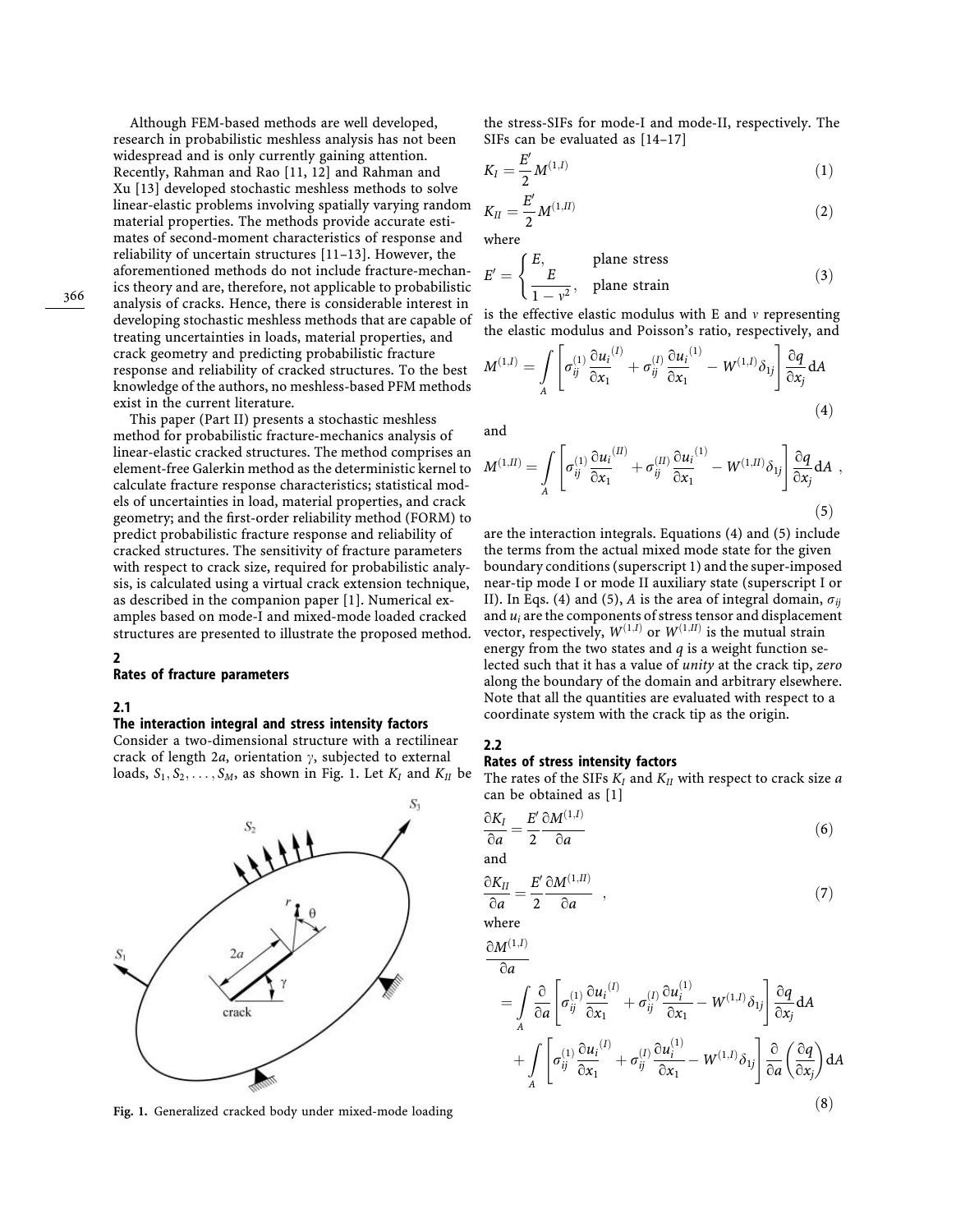and  
\n
$$
\frac{\partial M^{(1,II)}}{\partial a} = \int_A \frac{\partial}{\partial a} \left[ \sigma_{ij}^{(1)} \frac{\partial u_i^{(II)}}{\partial x_1} + \sigma_{ij}^{(II)} \frac{\partial u_i^{(1)}}{\partial x_1} - W^{(1,II)} \delta_{1j} \right] \frac{\partial q}{\partial x_j} dA + \int_A \left[ \sigma_{ij}^{(1)} \frac{\partial u_i^{(II)}}{\partial x_1} + \sigma_{ij}^{(II)} \frac{\partial u_i^{(1)}}{\partial x_1} - W^{(1,II)} \delta_{1j} \right] \frac{\partial}{\partial a} \left( \frac{\partial q}{\partial x_j} \right) dA
$$
\n(9)

In the companion paper (Part I), a sensitivity formulation in conjunction with a virtual crack extension technique is described to calculate the derivatives of the generalized displacement with respect to crack size. Using the derivative of the generalized displacement, the derivatives of  $M^{(1,I)}$  and  $M^{(1,II)}$  and hence, of  $K_I$  and  $K_{II}$  can be calculated. Further details are presented in the companion paper [1].

# 3

## Probabilistic fracture mechanics and reliability

# 3.1 Random parameters and fracture response

## Mode-I problem

Consider a mode-I loaded linear-elastic cracked structure under uncertain mechanical and geometric characteristics that is subject to random loads. Denote by  $X$  an  $N$ -dimensional random vector with components  $X_1, X_2, \ldots, X_N$ characterizing uncertainties in the load, crack geometry, and material properties. For example, if the crack size a, elastic modulus  $E$ , Poisson's ratio  $v$ , far-field applied stress magnitude  $\sigma^\infty$ , and mode-I fracture toughness at crack initiation  $J_{Ic}$  are modeled as random input variables, then  $\mathbf{X} = \{a, E, v, \sigma^{\infty}, J_{Ic}\}^{\mathrm{T}}$ . Let the *J*-integral  $(J)$  be the relevant crack-driving force that can be calculated from meshless analysis [17]. Note that  $J = K_I^2/E' = M^{(1,I)^2}E'/4$  under pure mode-I loading condition. Suppose the structure fails when  $J > J_{Ic}$ . This requirement cannot be satisfied with certainty, because J depends on input vector X, which is random, and  $J_{Ic}$  itself is a random variable. Consequently, the performance of the cracked structure should be evaluated using the reliability  $P<sub>S</sub>$ , or its complement, the probability of failure  $P_F(P_S = 1 - P_F)$ , defined as

$$
P_F \stackrel{\text{def}}{=} \Pr[g(\mathbf{X}) < 0] \stackrel{\text{def}}{=} \int\limits_{g(\mathbf{x}) < 0} f_X(\mathbf{x}) \, \mathrm{d}x \quad , \tag{10}
$$

where  $f_{\text{X}}(\textbf{x})$  is the joint probability density function of X, and

$$
g(\mathbf{x}) = J_{lc}(\mathbf{x}) - J(\mathbf{x})
$$
\n(11)

is the performance function. Note that  $P_F$  in Eq. (10) represents the probability of initiation of crack growth and provides a conservative estimate of structural performance. A less conservative evaluation requires calculation of failure probability based on crack-instability criterion. The latter probability is more difficult to

compute, since it must be obtained by incorporating crack-growth simulation in a finite element or meshless analysis. However, if suitable approximations of J can be developed analytically, the failure probability due to crack-instability can be easily calculated as well [8–10].

#### Mixed mode problem

Consider a mixed-mode loaded linear-elastic cracked structure under uncertain mechanical and geometric characteristics that is subject to random loads. Let  $\mathbf{X} = \{a, \gamma, K_{Ic}, S_1, S_2, \dots, S_M\}^{\text{T}}$  denote an *N*-dimensional random vector with crack geometry  $(a)$ , crack orientation  $(y)$ , mode-I plane-strain fracture toughness at crack initiation  $(K_{Ic})$ , and loads  $(S_1, S_2, \ldots, S_M)$  – all modeled as potential random variables. Suppose the structure fails when crack propagation is initiated. A number of criteria are available to predict such initiation of fracture. They are based on: (1) maximum circumferential stress [18], (2) minimum strain energy density [19], (3) maximum energy release rate [20], and (4) vanishing in-plane SIF in shear mode for an infinitesimally small crack extension [21]. The first two criteria predict crack initiation from a stress state prior to the crack extension. The remaining two criteria require stress analysis for virtually extended cracks in various directions to determine the appropriate crackgrowth directions. In this study, fracture initiation is based on the first criterion only. Other criteria, not considered here, can be easily implemented into the proposed method.

Let  $K_I$  and  $K_{II}$  be the relevant crack-driving forces that can be calculated using standard meshless analysis. By superposition,

$$
K_I = \sum_{i=1}^{M} k_{Ii}(a, \gamma) S_i
$$
\n(12)

$$
K_{II}=\sum_{i=1}^M k_{III}(a,\gamma)S_i
$$
\n(13)

where  $S_i$  is the *i*th load and  $k_{Ii}(a, \gamma)$  and  $k_{Ii}(a, \gamma)$  are mode-I and mode-II SIFs, respectively, when  $S_i = 1$  and all other loads are equal to zero. According to the maximum circumferential stress theory, the performance function is

$$
g(\mathbf{x}) = K_{Ic} - \left(K_I \cos^2 \frac{\Theta}{2} - \frac{3}{2} K_{II} \sin \Theta\right) \cos \frac{\Theta}{2}
$$
 (14)

where  $\Theta$ , the initial direction of crack propagation, is the solution of the nonlinear equation [18], given by

$$
K_I \sin \Theta + K_{II} (3 \cos \Theta - 1) = 0 \tag{15}
$$

# 3.2

# Reliability analysis by FORM

The generic expression for the failure probability in Eq. (10), for which the performance function is represented by either Eq. (11) or (14), involves a multi-dimensional probability integration for evaluation. In this study, FORM [22] was used to compute this probability. It is briefly described here to compute the probability of failure  $P_F$  in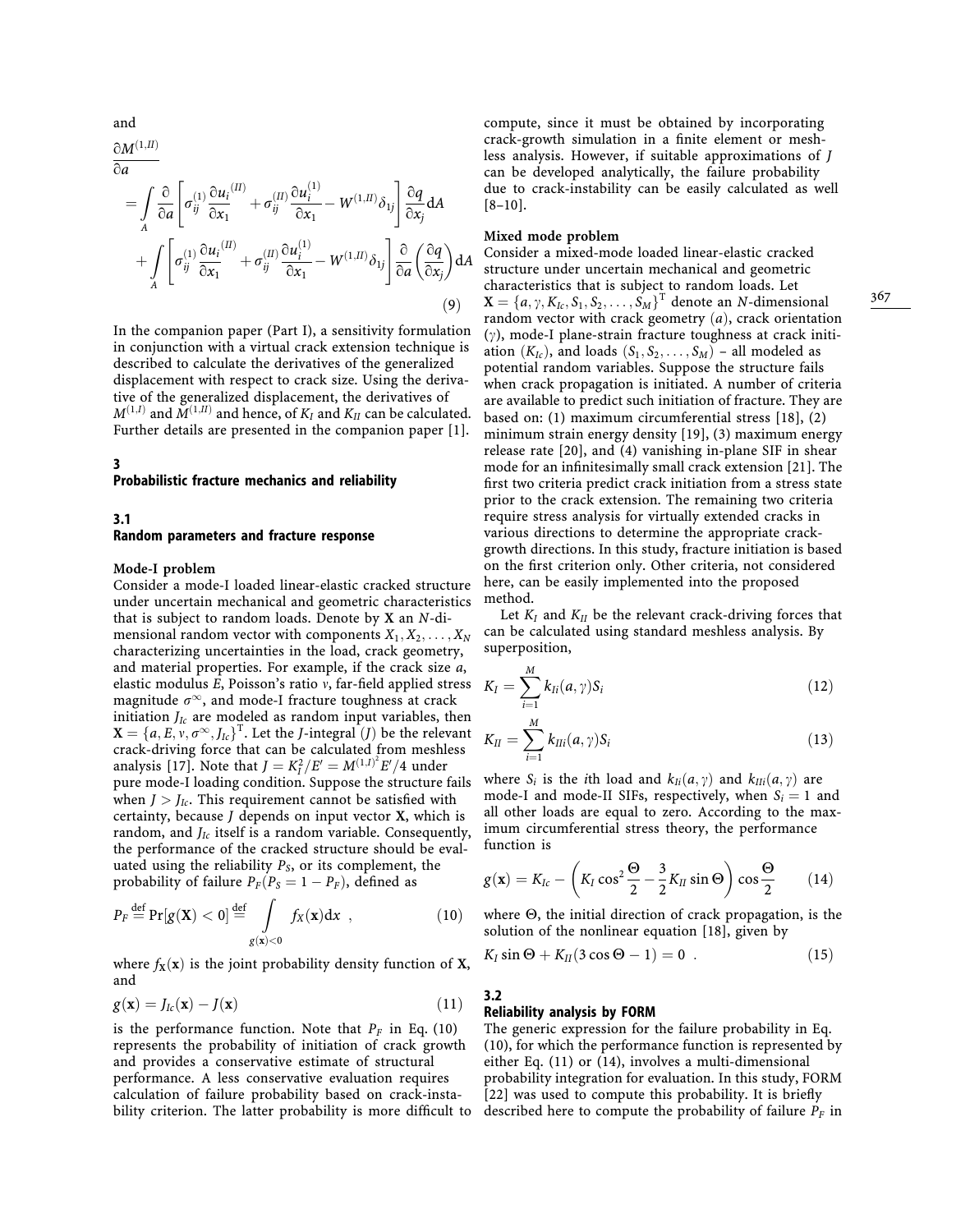Eq. (10) assuming a generic N-dimensional random vector **X** and the performance function  $g(x)$  defined by Eqs. (11) or (14).

The first-order reliability method is based on linear (first-order) approximation of the limit state surface  $g(x) = 0$  tangent to the closest point of the surface to the origin of the space. The determination of this point involves nonlinear constrained optimization and is usually performed in the standard Gaussian image of the original space. The FORM algorithm involves three major steps. First, the space  $x$  of uncertain parameters  $X$  is transformed into a new N-dimensional space u consisting of independent standard Gaussian variables U. The original limit state  $g(x) = 0$  then becomes mapped into the new limit state  $g_U(\mathbf{u})=0$  in the **u** space. Second, the point on the limit state  $g_U(\mathbf{u})=0$  having the shortest distance to the origin of the u space is determined using an appropriate nonlinear optimization algorithm. This point is referred to as the design point, or beta point, and has a distance  $\beta_{HL}$  (known as reliability index) to the origin of the **u** space. Third, the limit state  $g_U(\mathbf{u}) = 0$  is approximated by a hyperplane  $g_L(\mathbf{u})=0$ , tangent to it at the design point. The probability of failure  $P_F$  (Eq. 11) is thus approximated by  $P_{F,1} = Pr[g_L(\mathbf{u}) < 0]$  in FORM and is given by [22]

$$
P_{F,1} = \Phi(-\beta_{HL})\tag{16}
$$

where

$$
\Phi(u) = \frac{1}{\sqrt{2\pi}} \int_{-\infty}^{u} \exp\left(-\frac{1}{2}\xi^2\right) d\xi \tag{17}
$$

is the cumulative probability distribution function of a standard Gaussian random variable.

In this study, a recursive quadratic-programming algorithm [23, 24] was used to solve the associated optimization problem. The first-order sensitivities were calculated analytically and are described as follows.

#### 3.3

## Analytical gradients

In the u space, the objective function is quadratic; hence, calculating its first-order derivative with respect to  $u_k, k = 1, 2, \ldots, N$  is trivial. For the constraint function, i.e., the performance function, one must also calculate its derivative with respect to  $u_k$ . Assume that a transformation of  $\mathbf{x} \in \mathbb{R}^N$  to  $\mathbf{u} \in \mathbb{R}^N$ , given by

$$
\mathbf{x} = \mathbf{x}(\mathbf{u}) \tag{18}
$$

exists. Hence, the performance function in the u space can then be written as

$$
g_U(\mathbf{u}) = g(\mathbf{x}(\mathbf{u})) \tag{19}
$$

Using the chain rule of differentiation, the first-order derivative of  $g_U(\mathbf{u})$  with respect to  $u_k$  is

$$
\frac{\partial g_U(\mathbf{u})}{\partial u_k} = \sum_{j=1}^N \frac{\partial g}{\partial x_j} \frac{\partial x_j}{\partial u_k} = \sum_{j=1}^N \frac{\partial g}{\partial x_j} R_{jk} \quad , \tag{20}
$$

where  $R_{jk} = \partial x_j / \partial u_k$ , which can be obtained from the explicit form of Eq. (18).

#### Mode-I problem

In mode-I fracture with  $X = \{a, E, v, \sigma^{\infty}, J_{Ic}\}^{T}$ , the partial derivatives of  $g$  in the  $x$  space can be obtained as

$$
\frac{\partial g}{\partial a} = -\frac{\partial J}{\partial a} \quad , \tag{21}
$$

$$
\frac{\partial g}{\partial E} = -\frac{\partial J}{\partial E} = \frac{J}{E} \quad , \tag{22}
$$

$$
\frac{\partial g}{\partial v} = \begin{cases} 0, & \text{plane stress} \\ -\frac{\partial J}{\partial v} = \frac{2v}{1 - v^2} J, & \text{plane strain} \end{cases}
$$
 (23)

$$
\frac{\partial g}{\partial \sigma^{\infty}} = -\frac{\partial J}{\partial \sigma^{\infty}} = -\frac{2J}{\sigma^{\infty}} \quad , \tag{24}
$$

and

$$
\frac{\partial g}{\partial J_{IC}} = 1 \tag{25}
$$

Using the shape sensitivity formulation presented in the companion paper [1], the partial derivative of  $M^{(1,I)}$ , or J, with respect to crack size can be easily calculated. For a given **u** or **x**, all gradients of  $g_U(\mathbf{u})$  can then be evaluated analytically. FORM or any other gradient-based reliability analysis can therefore be performed efficiently.

# Mixed mode problem

In mixed-mode fracture with  $X = \{a, \gamma, K_{Ic}, S_1, S_2, \ldots, S_{Ic}\}$  $(S_M)^T$ , the partial derivatives of g in the x space can be obtained as follows. Crack size (a)

$$
\frac{\partial g}{\partial a} = -\left[K_I \left(-\frac{3}{2}\cos^2{\frac{\Theta}{2}}\sin{\frac{\Theta}{2}}\frac{\partial \Theta}{\partial a}\right) + \cos^3{\frac{\Theta}{2}}\frac{\partial K_I}{\partial a}\right] \n+ \frac{3}{2}\left[K_{II} \left(-\frac{1}{2}\sin{\Theta}\sin{\frac{\Theta}{2}} + \cos{\Theta}\cos{\frac{\Theta}{2}}\right)\frac{\partial \Theta}{\partial a} \n+ \sin{\Theta}\cos{\frac{\Theta}{2}}\frac{\partial K_{II}}{\partial a}\right]
$$
\n(26)

where

$$
\frac{\partial \Theta}{\partial a} = \frac{1}{K_{II}^2} \left[ K_{II} \frac{\partial K_I}{\partial a} - K_I \frac{\partial K_{II}}{\partial a} \right] \frac{\sin^2 \Theta}{3 - \cos \Theta} \quad . \tag{27}
$$

Crack orientation  $(y)$ 

$$
\frac{\partial g}{\partial \gamma} = -\left[K_I \left(-\frac{3}{2}\cos^2{\frac{\Theta}{2}}\sin{\frac{\Theta}{2}}\frac{\partial \Theta}{\partial \gamma}\right) + \cos^3{\frac{\Theta}{2}}\frac{\partial K_I}{\partial \gamma}\right] \n+ \frac{3}{2}\left[K_{II} \left(-\frac{1}{2}\sin{\Theta}\sin{\frac{\Theta}{2}} + \cos{\Theta}\cos{\frac{\Theta}{2}}\right)\frac{\partial \Theta}{\partial \gamma} \n+ \sin{\Theta}\cos{\frac{\Theta}{2}}\frac{\partial K_{II}}{\partial \gamma}\right]
$$
\n(28)

where

$$
\frac{\partial \Theta}{\partial \gamma} = \frac{1}{K_{II}^2} \left[ K_{II} \frac{\partial K_I}{\partial \gamma} - K_I \frac{\partial K_{II}}{\partial \gamma} \right] \frac{\sin^2 \Theta}{3 - \cos \Theta} \quad . \tag{29}
$$

Fracture toughness  $(K_{Ic})$ 

$$
\frac{\partial g}{\partial K_{Ic}} = 1\tag{30}
$$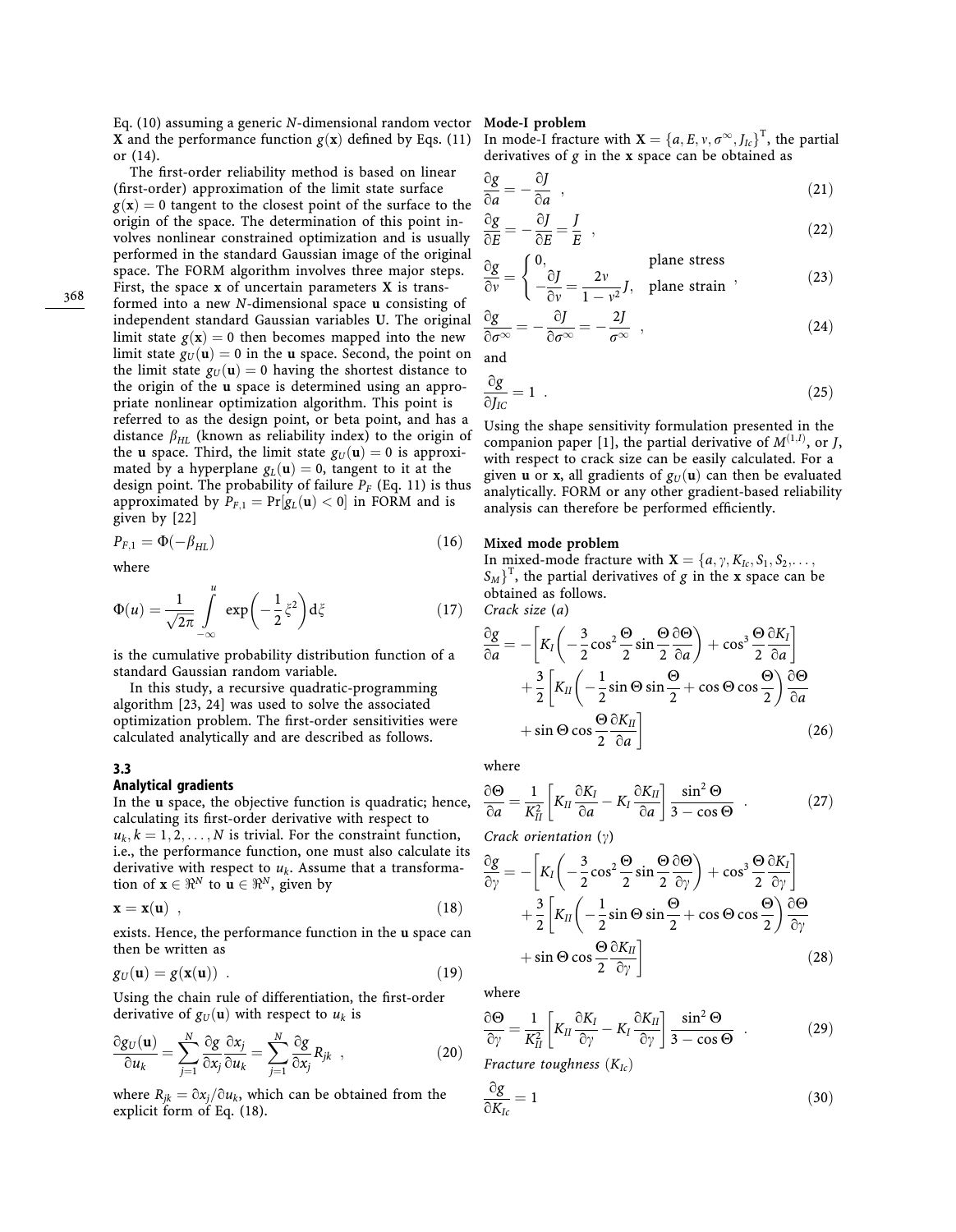$$
loads(S_i)
$$

$$
\frac{\partial g}{\partial S_i} = -\left[K_I \left(-\frac{3}{2}\cos^2{\frac{\Theta}{2}}\sin{\frac{\Theta}{2}}\frac{\partial \Theta}{\partial S_i}\right) + k_{Ii}\cos^3{\frac{\Theta}{2}}\right] \n+ \frac{3}{2}\left[K_{II} \left(-\frac{1}{2}\sin{\Theta}\sin{\frac{\Theta}{2}} + \cos{\Theta}\cos{\frac{\Theta}{2}}\right)\frac{\partial \Theta}{\partial S_i} \n+ k_{IIi}\sin{\Theta}\cos{\frac{\Theta}{2}}\right]
$$
\n(31)

where

$$
\frac{\partial \Theta}{\partial S_i} = \frac{1}{K_{II}^2} \left[ k_{Ii} K_{II} - k_{IIi} K_I \right] \frac{\sin^2 \Theta}{3 - \cos \Theta} \quad . \tag{32}
$$

Equations (26–29) involve partial derivatives of SIFs with respect to a and  $\gamma$ , which constitute shape sensitivity analysis. From Eqs. (12) and (13), they can be obtained as

$$
\frac{\partial K_I}{\partial a} = \sum_{i=1}^{M} \frac{\partial k_{Ii}}{\partial a} S_i \tag{33}
$$

$$
\frac{\partial K_{II}}{\partial a} = \sum_{i=1}^{M} \frac{\partial k_{Ili}}{\partial a} S_i \quad , \tag{34}
$$

$$
\frac{\partial K_I}{\partial \gamma} = \sum_{i=1}^{M} \frac{\partial k_{Ii}}{\partial \gamma} S_i \tag{35}
$$

and

$$
\frac{\partial K_{II}}{\partial \gamma} = \sum_{i=1}^{M} \frac{\partial k_{Ili}}{\partial \gamma} S_i
$$
\n(36)

and can be calculated using the sensitivity equations presented in the companion paper [1]. As a result, for a given **u** or **x**, all gradients of  $g_U(\mathbf{u})$  can be determined analytically. Figure 2 depicts a flowchart for meshless-based reliability analysis.

### 4

#### Numerical examples

Based on the first-order sensitivities computed using the meshless method, as described in the companion paper [1], FORM was employed to conduct probabilistic fracture-mechanics analysis. Both single- (mode I) and mixed-mode (modes I and II) conditions were considered. A fully enriched basis function, weight function parameter  $\beta = 3$ , and diffraction parameter  $\lambda = 1$  were used for all meshless calculations [1, 17]. An  $8 \times 8$  Gauss quadrature rule was used for numerical integration in the meshless method.

## 4.1

Example 1: Reliability analysis of DE(T) specimen (Mode-I) Consider a double-edge tension [DE(T)] specimen with width  $2W = 1.016$  m (40 in), length  $2L = 5.08$  m (200 in), and crack length  $a = 0.254$  m (10 in), as shown in Fig. 3a. The specimen is subject to a far-field tensile stress  $\sigma^{\infty}$ . The load, crack size, and material properties

were treated as statistically independent random variables. Table 1 lists the means, coefficients of variation (COV), and probability distributions of these random parameters. Some of the statistical properties in Table 1 are from statistical characterization of actual material property data [25]. Both plane stress and plane strain conditions were studied. For the plane stress condition, the Poisson's ratio was assumed to be deterministic with  $v = 0.3$ .

Due to symmetry, meshless discretization was performed on only one-fourth of the model, as shown in Fig. 3b. The discretization involves 286 regularly distributed nodes, however, in the vicinity of the crack-tip region  $Q_1Q_2Q_3Q_4$ , [see Fig. 3b] additional 63 nodes were used, as shown in the Fig. 3c, for a total of 349 meshless nodes. A domain of size  $2b \times b$ , where  $b = \min\{a, (W - a)\}\)$ , was used to calculate the J-integral.

A number of probabilistic analyses were performed using the proposed sensitivities of  $J$  to calculate the probability of failure  $P_F$  as a function of the mean far-field tensile stress  $E[\sigma^{\infty}]$ , in which  $E[\cdot]$  is the expectation (mean) operator. Figure 4 plots the results in the form of  $P_F$  vs.  $E[\sigma^{\infty}]$  for  $v_{a/W} = 20\%$  and plane stress condition, where  $v_{a/W}$  is the COV of the normalized crack length  $a/W$ . The probability of failure was calculated using both FORM and Monte Carlo simulation. For the simulation, the sample size varied and was at least 10 times the inverse of the failure probability being estimated. Figure 4 demonstrates good agreement between the FORM probability of failure and the simulation results.

Using FORM, Fig. 5a and b plot  $P_F$  vs.  $E[\sigma^{\infty}]$  for plane stress and plane strain conditions, respectively, for both deterministic ( $v_{a/W} = 0$ ) and random ( $v_{a/W} = 10$ , 20, and 40 percent) crack sizes. As expected, the results indicate that the failure probability increases with the COV (uncertainty) of  $a/W$ . The failure probability can be much larger than the probabilities calculated for a deterministic crack size, particularly when the uncertainty of  $a/W$  is large. The probability of failure in plane stress is slightly larger than in plane strain, regardless of the load intensity, since J for plane stress is  $(1 - v^2)^{-1}$  times larger than J for plane strain. The difference in the resultant failure probabilities, however, is small for the value of  $v = 0.3$  used. In addition, the same fracture toughness value was used for both plane stress and plane strain calculations. Consequently, the results must be interpreted with caution. It should be noted that all FORM failure probabilities were calculated with the shape sensitivities obtained using the virtual crack extension technique described in the companion paper [1].

## 4.2

## Example 2: Reliability analysis of edge-cracked plate under shear (mixed-mode)

This example involves an edge-cracked plate (Fig. 6a), fixed at the bottom and subjected to a far-field shear stress  $\tau^{\infty}$  applied at the top. The plate has length 2L = 16 units, width  $W = 7$  units, and crack length  $a = 3.5$  units. The  $2b_1 \times 2b_2$  domain required to calculate the  $M^{(1,I)}$  and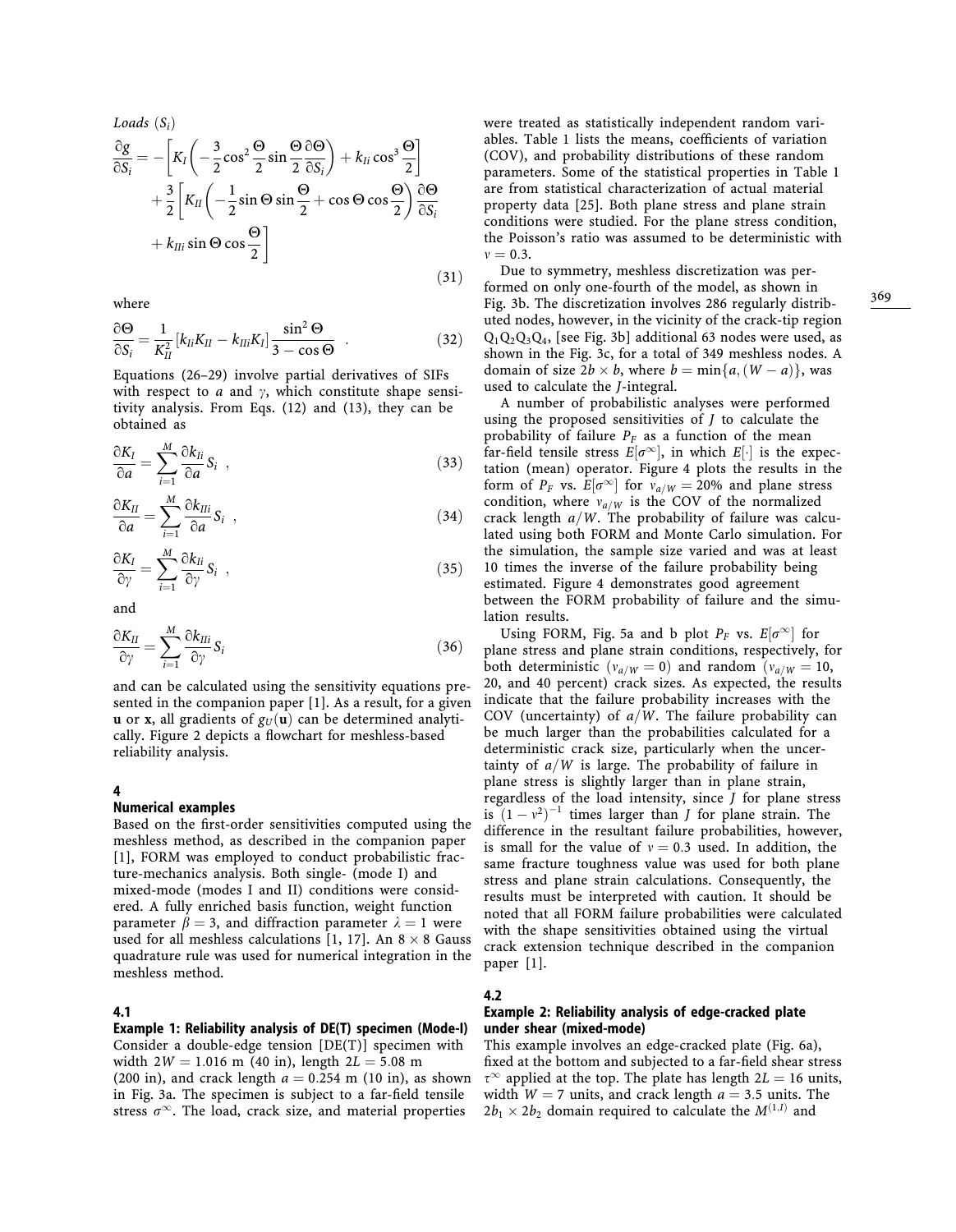

Fig. 2. A flowchart for probabilistic meshless analysis of cracks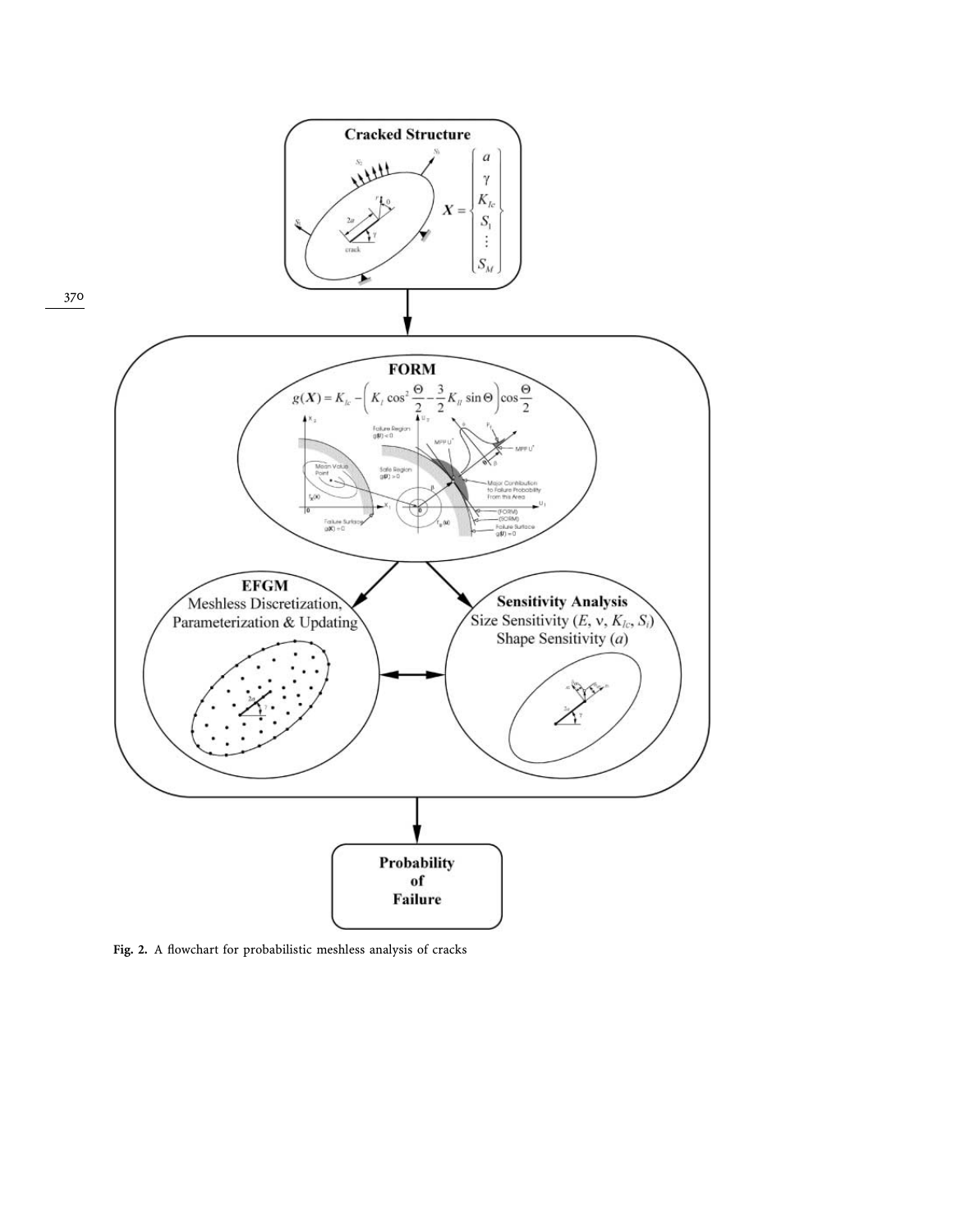

Fig. 3. DE(T) specimen under mode-I loading; a geometry and loads; **b** meshless discretization for  $a/W = 0.5$  (349 nodes); **c** nodal refinement near crack tip

 $\overline{\mathsf{Q}}_3$ 

 $\bar{Q}_2$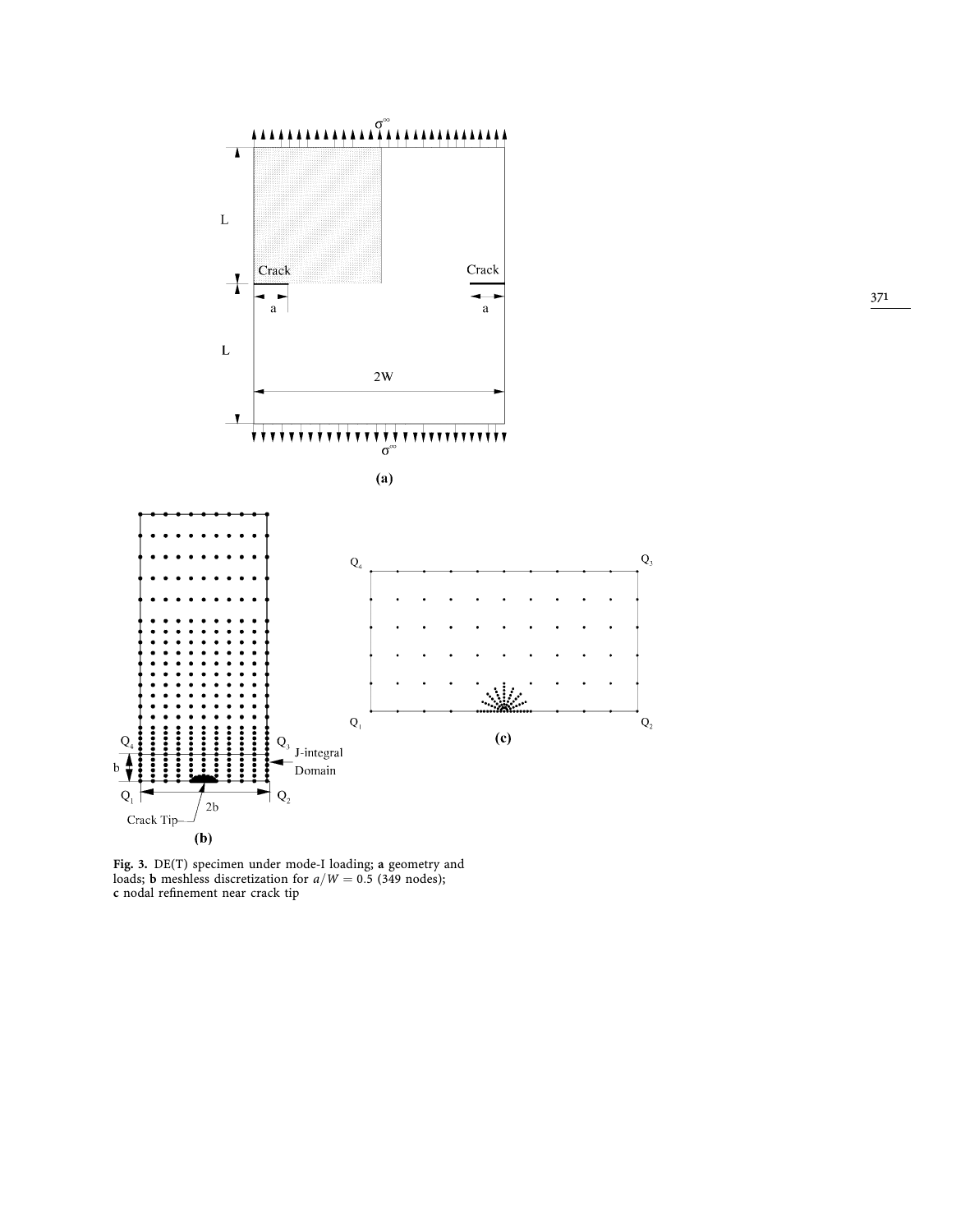

Fig. 4. Failure probability of DE(T) specimen by FORM and simulation

 $M^{(1,II)}$  integrals is also shown in Fig. 6a. The domain size  $a/W = 0.5$  using 385 meshless nodes. The elastic modulus was selected such that  $b_1 = b_2 = \{ \min(a, (W - a)) \}.$ Figure 6b illustrates the meshless discretization for

Fig. 5. Failure probability of DE(T) specimen by FORM for various uncertainties in crack size; a plane stress; b plane strain

and Poisson's ratio were  $30 \times 10^6$  units and 0.25, respectively. A plane strain condition was assumed.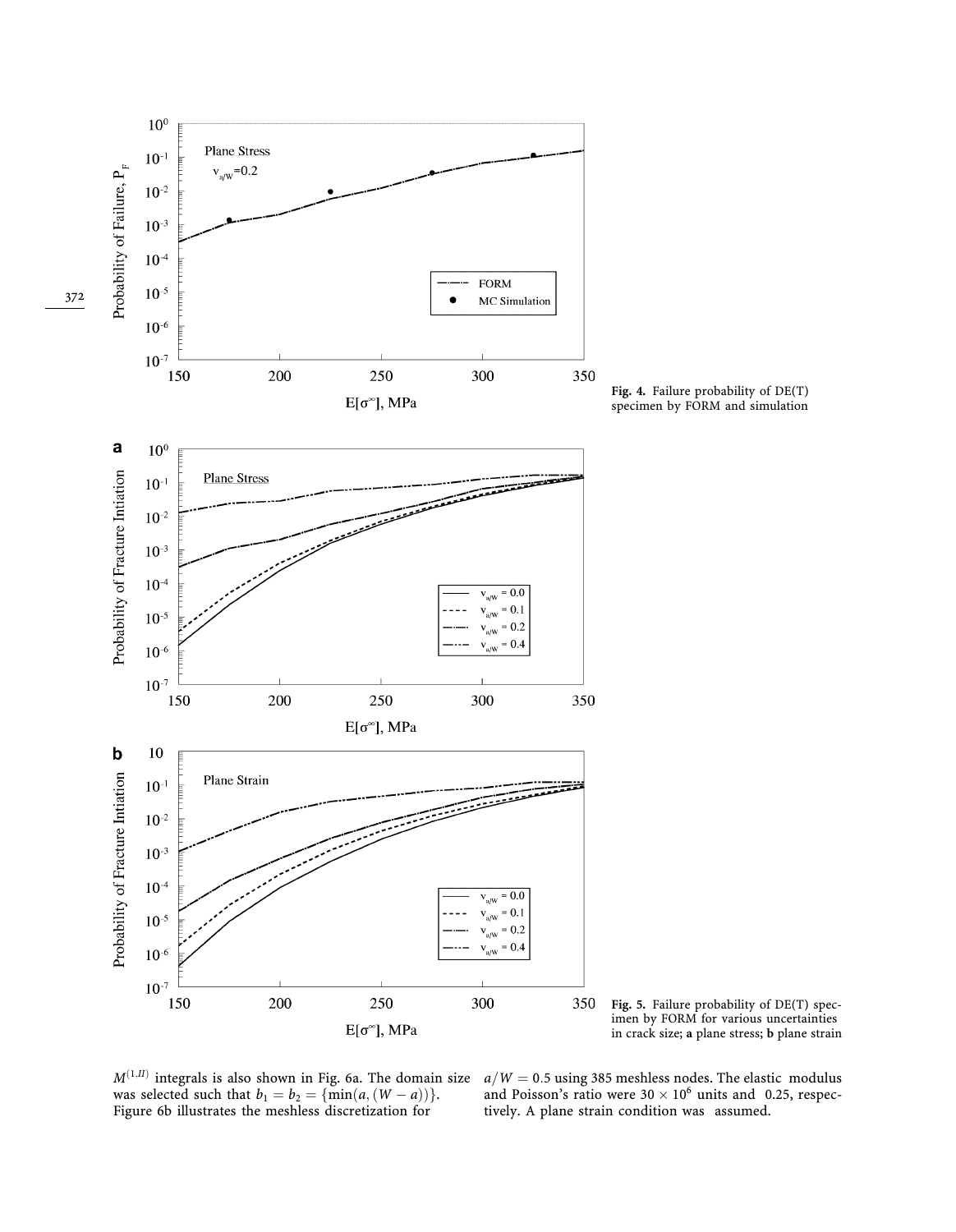Table 1. Statistical properties of random input for DE(T) specimen

| Variable <sup>b</sup><br>$\mathbf{C}$<br>Normalized crack<br>Lognormal<br>0.5<br>length $(a/W)$<br>$\mathbf{C}$<br>Elastic modulus $(E)$<br>206.8 GPa<br>Gaussian<br>0.05<br>$\mathbf{C}$<br>Poisson's ratio $(v)$<br>Gaussian<br>0.05<br>0.3<br>1242.6 $kJ/m2$<br>Initiation fracture<br>0.47<br>Lognormal<br>25<br>toughness $(J_{Ic})$<br>Variable <sup>b</sup><br>$\mathbf{C}$<br>Far-field tensile stress $(\sigma^{\infty})$<br>Gaussian<br>0.1 | Random<br>variable | Mean | COV <sup>a</sup> | Probability<br>distribution | Reference |
|-------------------------------------------------------------------------------------------------------------------------------------------------------------------------------------------------------------------------------------------------------------------------------------------------------------------------------------------------------------------------------------------------------------------------------------------------------|--------------------|------|------------------|-----------------------------|-----------|
|                                                                                                                                                                                                                                                                                                                                                                                                                                                       |                    |      |                  |                             |           |
|                                                                                                                                                                                                                                                                                                                                                                                                                                                       |                    |      |                  |                             |           |
|                                                                                                                                                                                                                                                                                                                                                                                                                                                       |                    |      |                  |                             |           |
|                                                                                                                                                                                                                                                                                                                                                                                                                                                       |                    |      |                  |                             |           |
|                                                                                                                                                                                                                                                                                                                                                                                                                                                       |                    |      |                  |                             |           |

a Coefficient of variation (COV) = standard deviation/mean;

b arbitarily varied;

c arbitrarily assumed



Fig. 6. Edge-cracked plate under remote shear; a geometry and loads; **b** meshless discretization for  $a/W = 0.5$  (385 nodes)

The random variables involved in this example are a/W,  $\tau^\infty$  and  $K_{Ic}$ , with arbitrarily selected statistical properties, as listed in Table 2. The normalized crack length  $a/W$  was modeled as a uniformly distributed random variable  $a/W \sim U(0.5 - \Delta/2, 0.5 + \Delta/2)$ , where  $\Delta$  is the spread of uniform distribution and  $0.5 \pm \Delta/2$  represent the bounds of  $a/W$ .

Using FORM and the analytical sensitivities of SIFs, a number of probabilistic meshless analyses were performed to calculate the probability of failure  $P_F$  as a function of the mean far-field shear stress  $E[\tau^{\infty}]$ . Figure 7 plots  $P_F$  vs.  $E[\tau^{\infty}]$  for three cases of random crack length corresponding to  $\Delta = 0.2$ , 0.4, and 0.6. A large  $\Delta$  value represents large uncertainty in  $a/W$ . As expected the results in Fig. 7 show that the failure probability increases with the spread  $\Delta$  of the distribution of  $a/W$ .

Note that the approximate results of the failure probability presented in Fig. 7 were not compared with

Table 2. Statistical properties of random input for edge-cracked plate

| Random<br>variable                            | Mean                  | $C\Omega V^a$         | Probability<br>distribution |
|-----------------------------------------------|-----------------------|-----------------------|-----------------------------|
| Normalized crack<br>length $(a/W)$            | 0.5                   | $\Delta/\sqrt{3}^{b}$ | Uniform <sup>b</sup>        |
| Far-field<br>shear stress $(\tau^{\infty})$   | Variable <sup>c</sup> | 0.1                   | Gaussian                    |
| Initiation stress<br>intensity factor $(KLc)$ | 200 units             | 0.1                   | Lognormal                   |

<sup>a</sup> Coefficient of variation (COV) = standard deviation/mean b

a/W is uniformly distributed as: U(0.5- $\Delta/2$ , 0.5- $\Delta/2$ );

 $0.2 \leq \Delta \leq 0.6$ 

Arbitrarily varied

simulation results. This was due to the high cost of the numerous meshless simulations needed to calculate the small probability of failure predicted in this example.

# **Conclusions**

5

A stochastic meshless method was developed for probabilistic fracture-mechanics analysis of linear-elastic cracked structures. The method involves an element-free Galerkin method for calculating fracture response characteristics; statistical models of uncertainties in load, material properties, and crack geometry; and the firstorder reliability method (FORM) for predicting probabilistic fracture response and reliability of cracked structures. The sensitivity of fracture parameters with respect to crack size, required for probabilistic analysis, is calculated using a virtual crack extension technique described in the companion paper [1]. Numerical examples based on mode-I and mixed-mode problems are presented to illustrate the proposed method. The results show that the predicted probability of fracture initiation based on the proposed formulation of the sensitivity of fracture parameter are accurate when compared with the Monte Carlo simulation results. Since all gradients are calculated analytically, the reliability analysis of cracks can be performed efficiently using meshless methods.